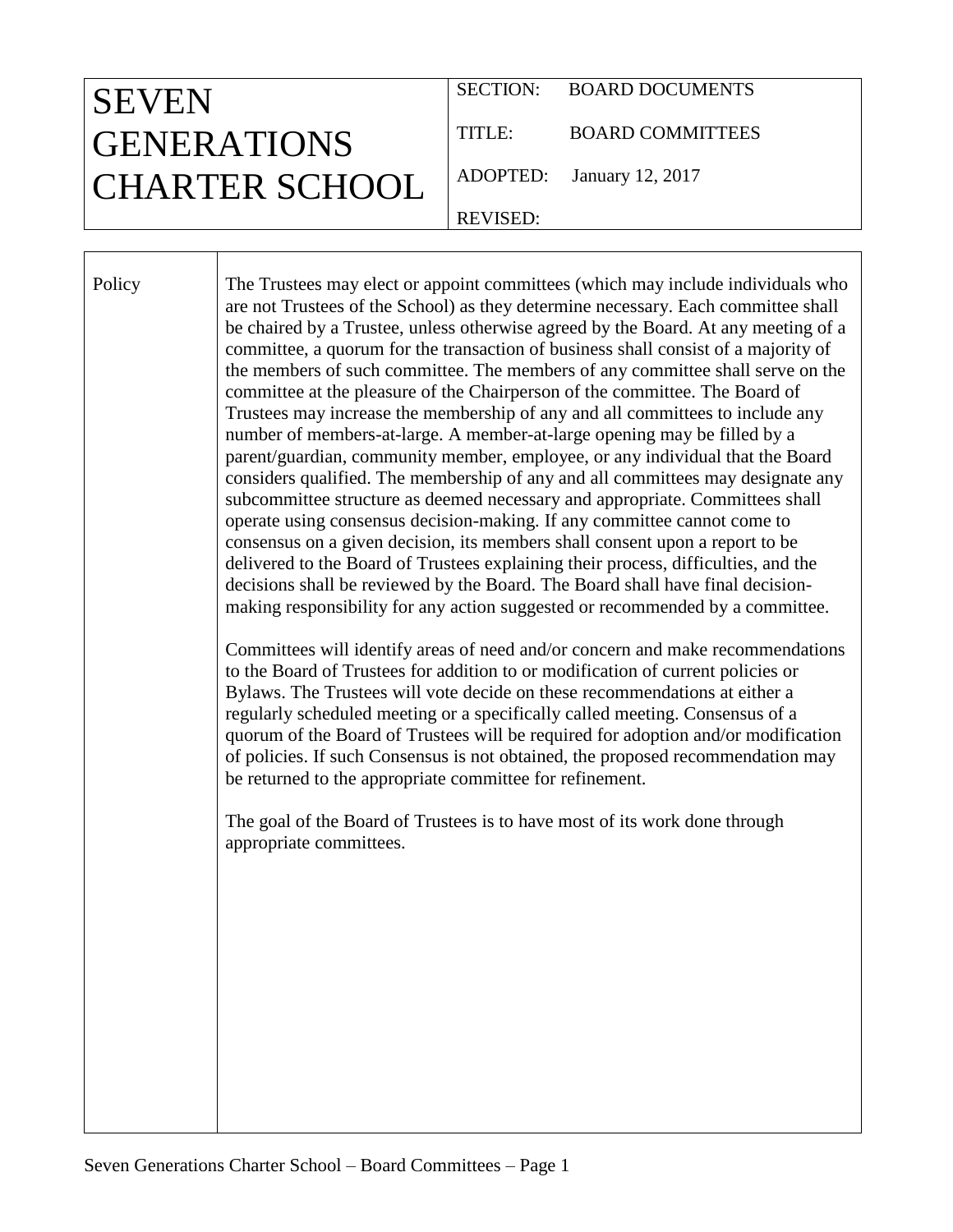| Charters and | <b>Board Recruitment Committee</b>                                                                                                                                                                                                                                                                                                                   |  |  |
|--------------|------------------------------------------------------------------------------------------------------------------------------------------------------------------------------------------------------------------------------------------------------------------------------------------------------------------------------------------------------|--|--|
| Duties       |                                                                                                                                                                                                                                                                                                                                                      |  |  |
|              | <b>Charter</b>                                                                                                                                                                                                                                                                                                                                       |  |  |
|              |                                                                                                                                                                                                                                                                                                                                                      |  |  |
|              | The overall responsibilities of this committee are outlined in Section 9 and Section<br>10 of the bylaws and section III 2 C of the SGCS Charter.                                                                                                                                                                                                    |  |  |
|              | <b>Duties</b>                                                                                                                                                                                                                                                                                                                                        |  |  |
|              | <b>Recruiting and Training</b>                                                                                                                                                                                                                                                                                                                       |  |  |
|              | The duties of the committee include recruiting and interviewing potential board<br>members. After the interview process this committee will recommend members to<br>the Board of Trustees for approval. This committee will also train new board<br>members in the mission and vision of the school, consensus, board responsibilities<br>and roles. |  |  |
|              | Qualities or experiences looking for in new Board members                                                                                                                                                                                                                                                                                            |  |  |
|              | Financial – both accounting and bigger picture financial management skills<br>Real Estate – facility identification, negotiation, financing and property<br>$\bullet$<br>management                                                                                                                                                                  |  |  |
|              | Fundraising /Development<br>$\bullet$                                                                                                                                                                                                                                                                                                                |  |  |
|              | Public relations/marketing<br>$\bullet$                                                                                                                                                                                                                                                                                                              |  |  |
|              | Human resources                                                                                                                                                                                                                                                                                                                                      |  |  |
|              | Legal expertise – general law or educational law                                                                                                                                                                                                                                                                                                     |  |  |
|              | Education<br>$\bullet$                                                                                                                                                                                                                                                                                                                               |  |  |
|              | Previous governance experience (nonprofit or corporate)                                                                                                                                                                                                                                                                                              |  |  |
|              | Previous experience with charter school<br>$\bullet$                                                                                                                                                                                                                                                                                                 |  |  |
|              | Previous experience with consensus                                                                                                                                                                                                                                                                                                                   |  |  |
|              |                                                                                                                                                                                                                                                                                                                                                      |  |  |
|              | Monitoring and maintaining board-wide adherence to governance best<br>practices                                                                                                                                                                                                                                                                      |  |  |
|              |                                                                                                                                                                                                                                                                                                                                                      |  |  |
|              | Conducts a board self-assessment every one to two years                                                                                                                                                                                                                                                                                              |  |  |
|              | Articulates the responsibilities of individual board members by creating a                                                                                                                                                                                                                                                                           |  |  |
|              | board member agreement that is signed annually by each board member                                                                                                                                                                                                                                                                                  |  |  |
|              | Monitors board member performance in relation to the board member                                                                                                                                                                                                                                                                                    |  |  |
|              | agreement, and supports board co-coordinators in ensuring all members                                                                                                                                                                                                                                                                                |  |  |
|              | uphold their board commitments                                                                                                                                                                                                                                                                                                                       |  |  |
|              | <b>Guaranteeing steady board leadership</b>                                                                                                                                                                                                                                                                                                          |  |  |
|              | Maintains an officer succession plan that grooms high-performing board                                                                                                                                                                                                                                                                               |  |  |
|              | members to serve as co-coordinators, secretary, and treasurer                                                                                                                                                                                                                                                                                        |  |  |
|              | Tracks term expirations and maintains a succession plan for board<br>$\bullet$                                                                                                                                                                                                                                                                       |  |  |
|              | vacancies                                                                                                                                                                                                                                                                                                                                            |  |  |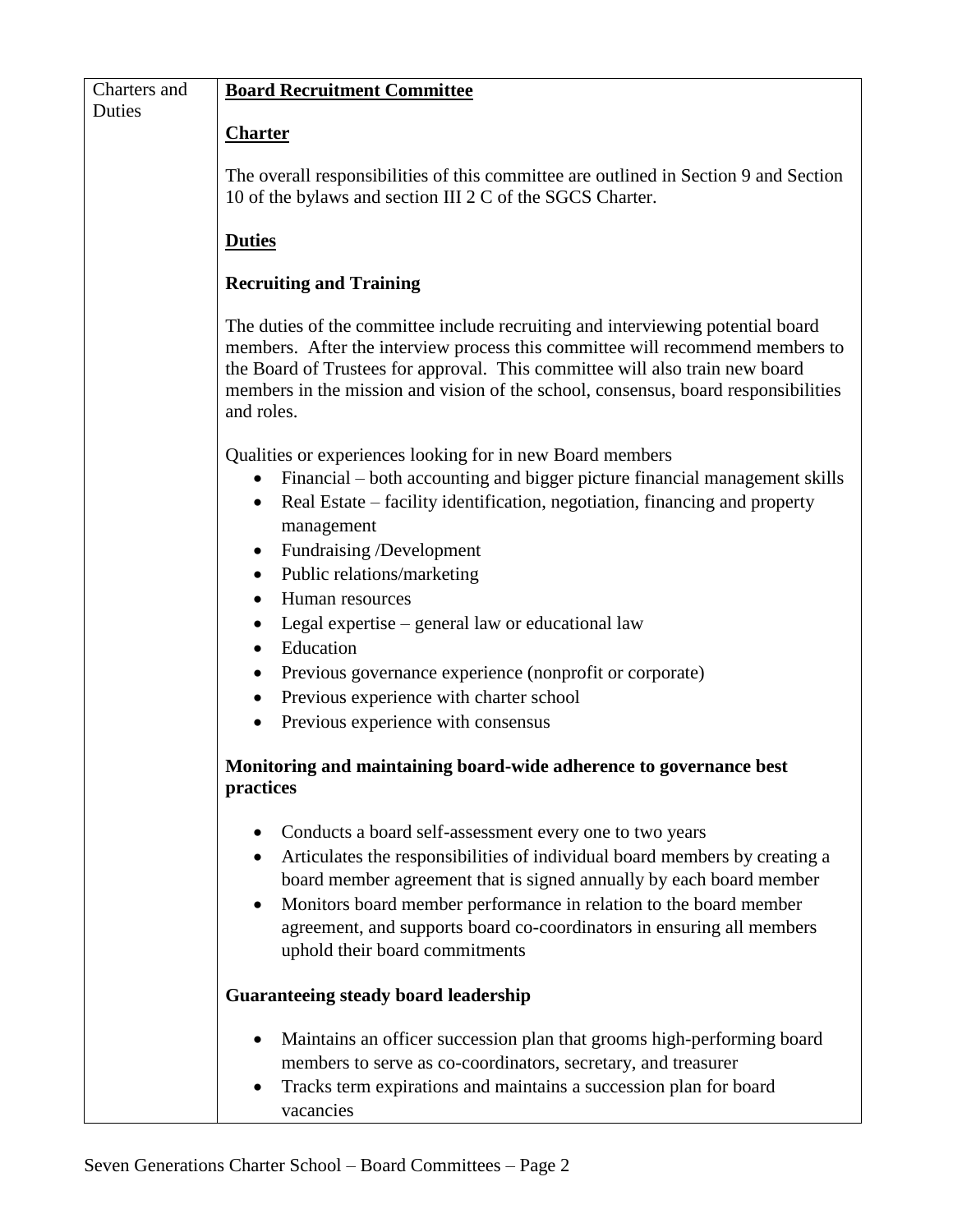| Recruits non-board members to committees to add value and potentially<br>$\bullet$<br>serve as future board members |
|---------------------------------------------------------------------------------------------------------------------|
|                                                                                                                     |
|                                                                                                                     |
|                                                                                                                     |
|                                                                                                                     |
|                                                                                                                     |
|                                                                                                                     |
|                                                                                                                     |
|                                                                                                                     |
|                                                                                                                     |
|                                                                                                                     |
|                                                                                                                     |
|                                                                                                                     |
|                                                                                                                     |
|                                                                                                                     |
|                                                                                                                     |
|                                                                                                                     |
|                                                                                                                     |
|                                                                                                                     |
|                                                                                                                     |
|                                                                                                                     |
|                                                                                                                     |
|                                                                                                                     |
|                                                                                                                     |
|                                                                                                                     |
|                                                                                                                     |
|                                                                                                                     |
|                                                                                                                     |
|                                                                                                                     |
|                                                                                                                     |
|                                                                                                                     |
|                                                                                                                     |
|                                                                                                                     |
|                                                                                                                     |
|                                                                                                                     |
|                                                                                                                     |
|                                                                                                                     |
|                                                                                                                     |
|                                                                                                                     |
|                                                                                                                     |
|                                                                                                                     |
|                                                                                                                     |
|                                                                                                                     |
|                                                                                                                     |
|                                                                                                                     |
|                                                                                                                     |
|                                                                                                                     |
|                                                                                                                     |
|                                                                                                                     |
|                                                                                                                     |
|                                                                                                                     |
|                                                                                                                     |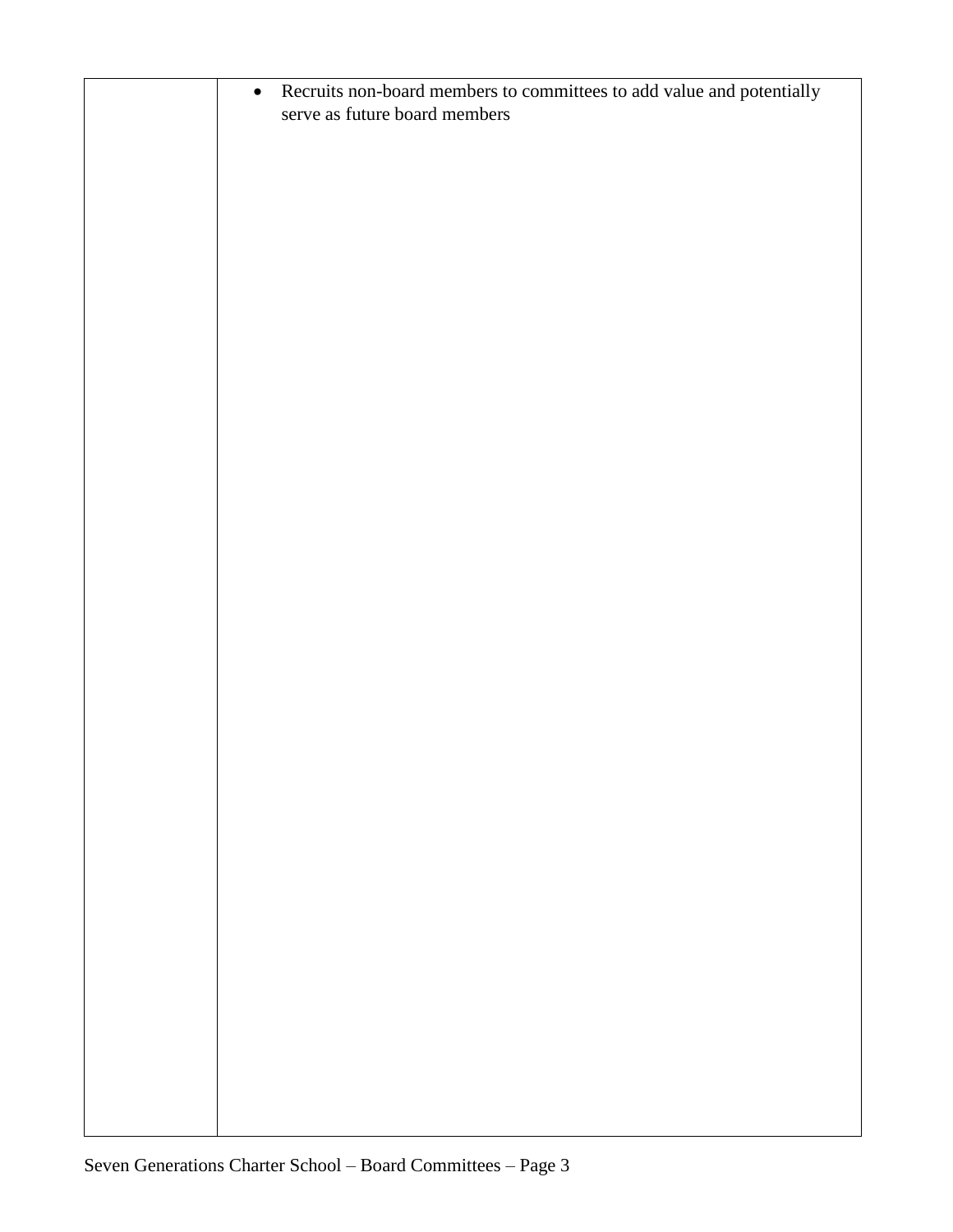## **Development Committee**

## **Charter**

The Development Committee shall include at least two members of the Board of Trustees, the CEO, at least one other staff member, and at least one representative from the PTO. This committee will meet on a regular basis.

- Review all development efforts for consistency with the school's Mission and Vision
- Establish and oversee processes and procedures for fostering grant-writing and development
- Track all fund-raising efforts (grant proposals, class fund-raising, etc.), capturing name of effort, person(s) responsible, effective dates, goals and results
- Ensure no/minimal overlap between any fund-raising effort
- Coordinate apportionment of obtained funds with Finance Committee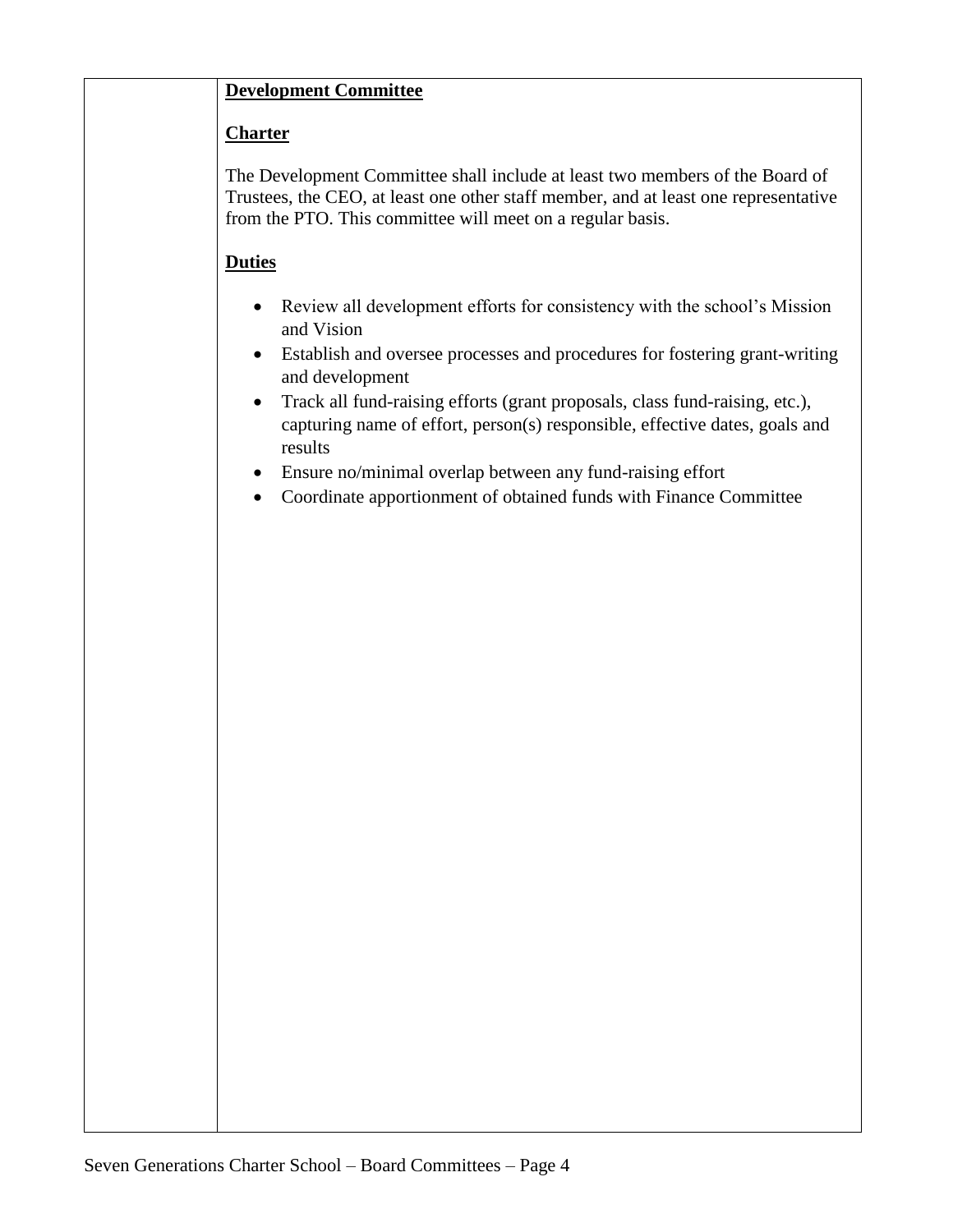### **Finance Committee**

#### **Charter**

The Finance Committee shall include the Treasurer of the Board and no more than two other members of the Board of Trustees, the CEO or designee, and others as necessary. This committee will meet on a regular basis.

- Provide for appropriate insurance against any loss or damage to the Charter School property or any liability resulting from the use of its property or from the acts or omissions of its officers and employees.
- Organize budget materials for the accountant or auditor's review and present the budget for final consent of the Board of Trustees.
- Report to the Board of Trustees regularly regarding the receipt and expenditures of any of the School's monies.
- Make recommendations to the Board of Trustees as related to compliance with various annual and periodic reports and filings which must be accomplished to include but not be limited to:
	- o An independent audit of the accounts of the School to be conducted at least once a year;
	- o The submission of an annual report no later than August 1 of each year to the chartering school district and the Pennsylvania Department of Education;
	- o Notice to the Department of State's Corporation Bureau of any change in the School's officers.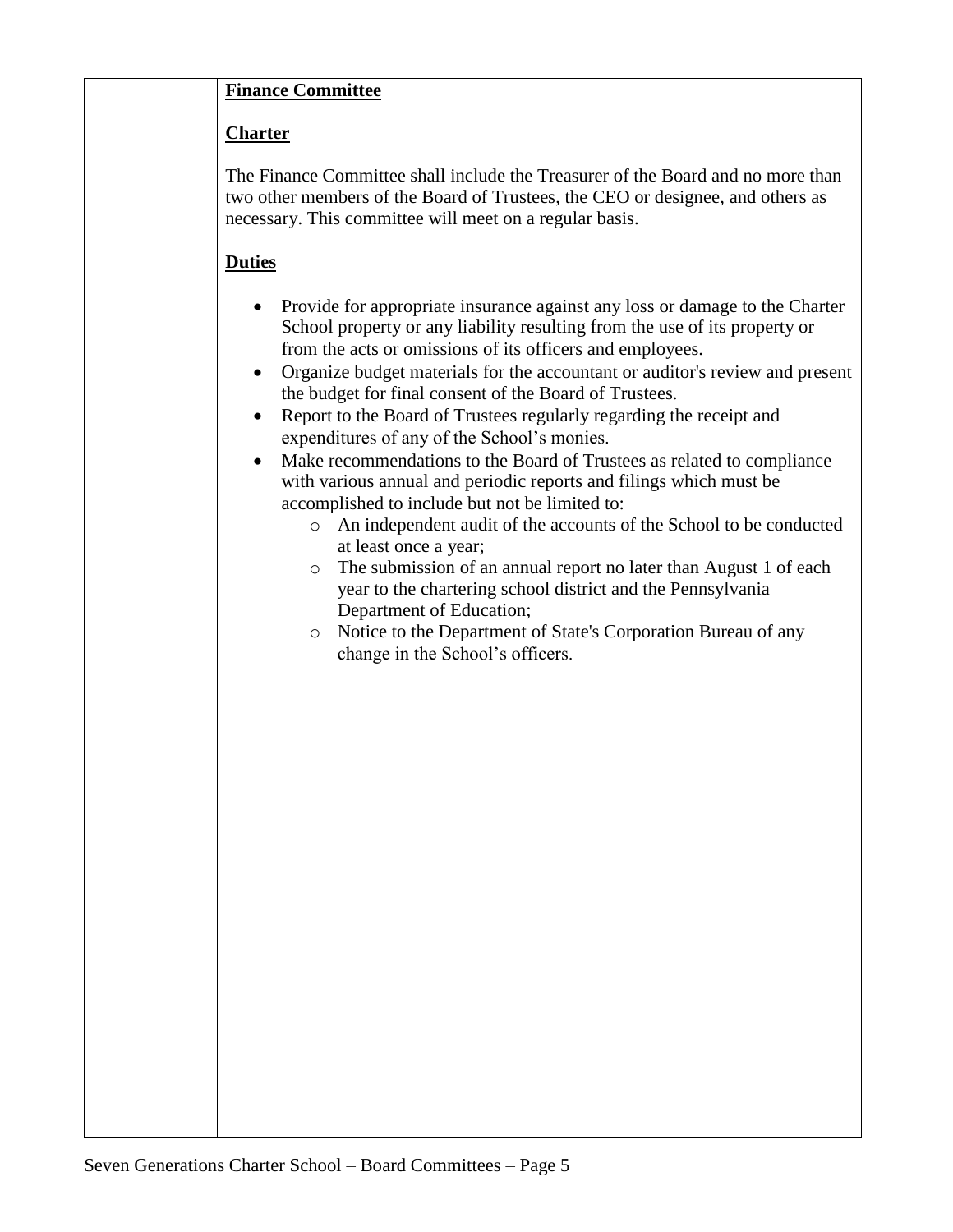#### **Governance and Policy Committee**

#### **Charter**

The Governance and Policy Committee shall consist of the CEO or designee, at least one employee of the School, at least one parent and at least one and no more no more than a quorum of Board members. This committee will address issues related to overall governance of the School, including Formal Consensus. Additionally, this committee has the responsibility of reviewing current policy related to governance and reviewing new policies suggested to the Board of Trustees. This committee will meet as required.

#### **Duties**

The Governance and Policy Committee holds itself accountable for the following:

#### **Monitoring and maintaining board-wide adherence to governance best practices**

- Assesses the school's governance needs by periodically reviewing the board's size, strategic composition, and committee structure; and recommends changes as needed.
- In partnership with the school leader and board co-coordinators, creates an annual board calendar for approval by full board
- Reviews and recommends changes to bylaws and board policies so that each policy is reviewed no less than every two years

#### **Setting goals**

- Supports the board co-coordinators in designing and executing an annual board goal-setting process
- Identifies governance committee goals to track committee progress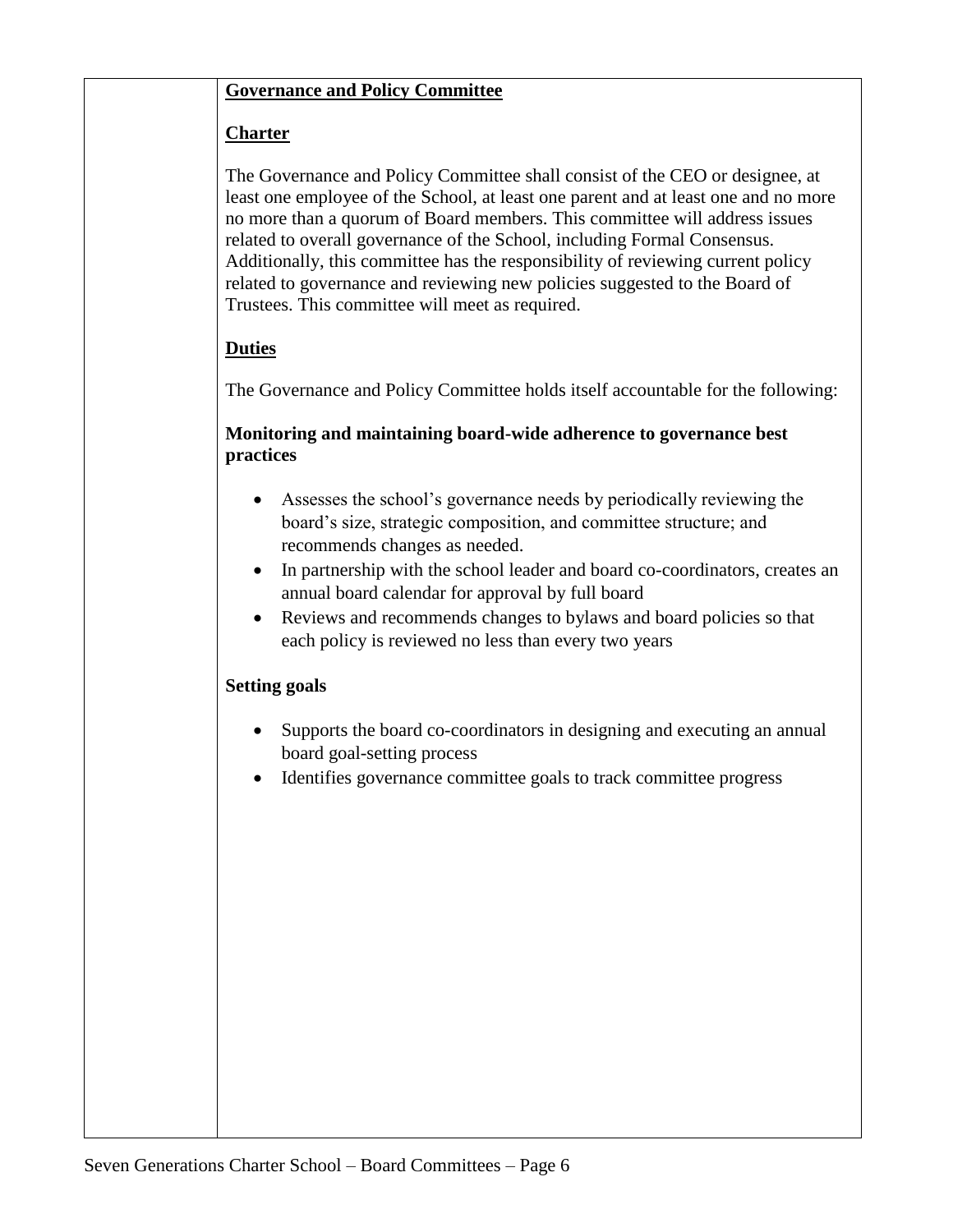#### **Grievance Committee**

#### **Charter**

The Grievance Committee shall consist of at least one and no more than a quorum of Board members and at least one employee of the School. The Grievance Committee shall review and make recommendations to the Board of Trustees as related to grievance issues that come before this committee. All other administrative avenues of resolution as set forth in the charter must be exhausted before a matter may be heard by the Grievance Committee. This committee will meet as required.

- Grievances that originate from staff will be handled per the procedures in policy 326 and will use attachment 326A. If the person against whom the grievance has been filed is either the staff member who is on the grievance committee or is the supervisor to that staff member, the staff member should recuse himself/herself from any deliberations or decisions regarding that grievance.
- Complaints that originate from parents and any other community members will be handled per the procedures in policy 906 and will use attachment 906A.
- In all cases, individuals should attempt to resolve any issues at the lowest appropriate place, e.g. with the offending staff member, and only continue up the chain if no resolution is reached – first to the administration, then to the Grievance Committee, and if necessary to the Board of Trustees.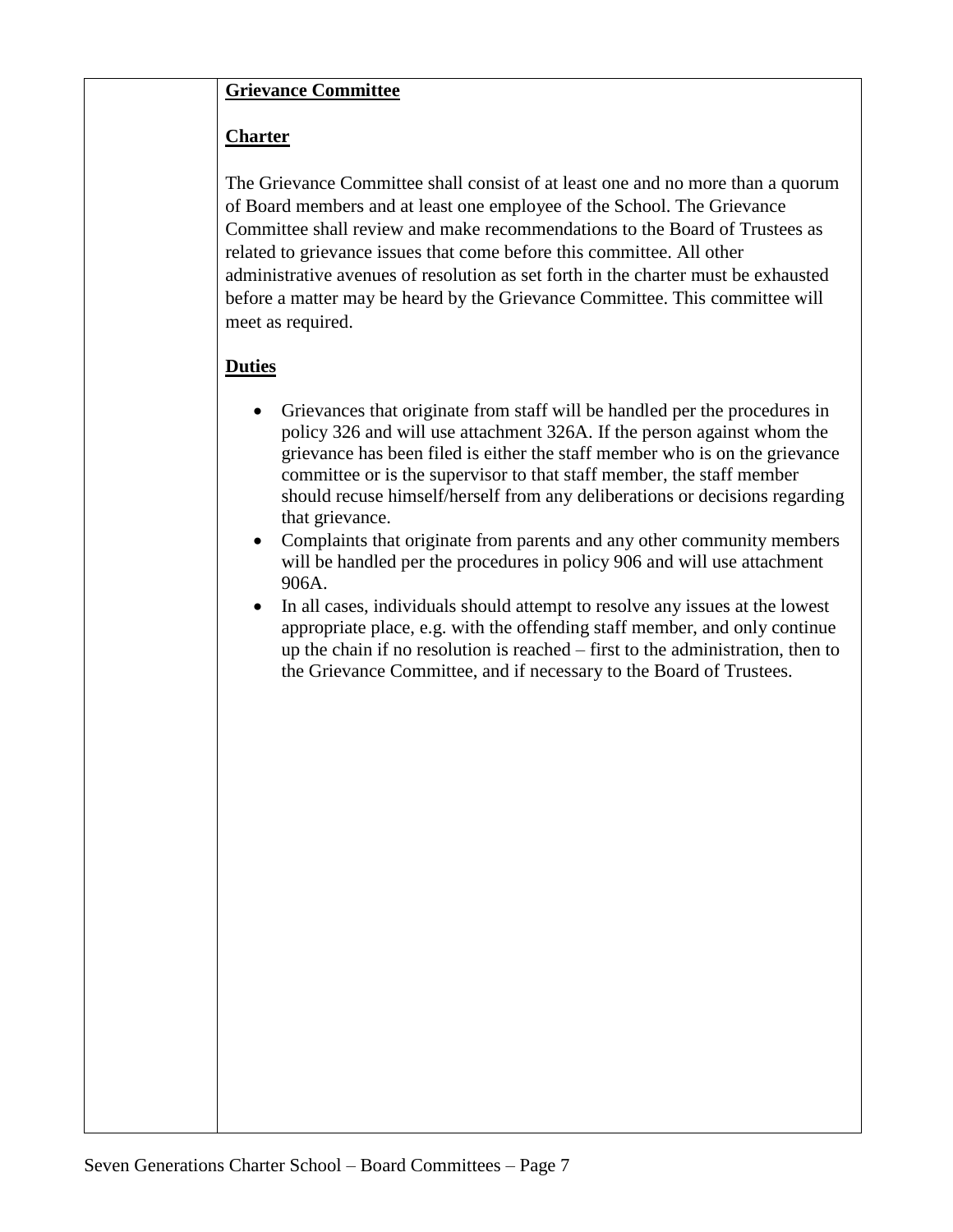## **Middle School Committee**

### **Charter**

The Middle School Committee will include at least one member of the administration, two board members, a staff member, and a parent. The focus of the committee will be on determining the method and timing for re-launching the Middle School grades that were suspended in the Spring of 2016. The committee will meet at least once monthly, and will form ad hoc sub-committees as necessary

- To formulate an engaging, rigorous, grade-level appropriate method of EIC delivery for the middle school level.
- To develop a viable model for Middle School implementation, including consideration of staffing and budget.
- To make recommendations to the Board, with administration input, on Middle School related decisions
- To coordinate Board, administration, and community efforts and resources towards the re-launch of the Middle School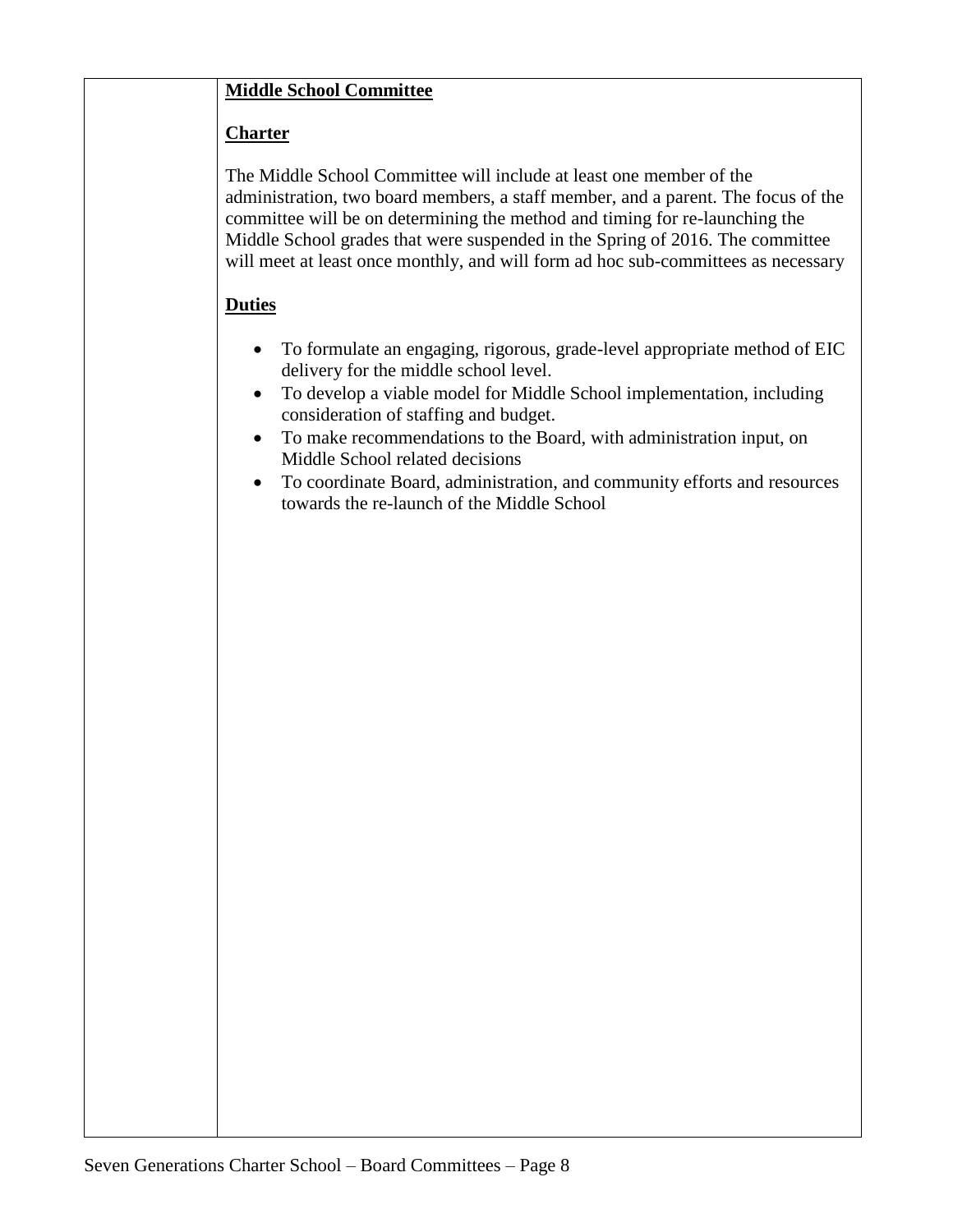## **Property Committee**

## **Charter**

Reviews property related issues as they occur, makes long-term plans for school property purchase/lease/etc. Meets at least monthly. Members include at least one Board member, one administrator, and others with interest or knowledge.

- Reviews/approves on-going maintenance issues with input from Finance Committee
- Suggests necessary upgrades to meet yearly enrollment targets
- Performs long-term planning for property/building improvements/purchases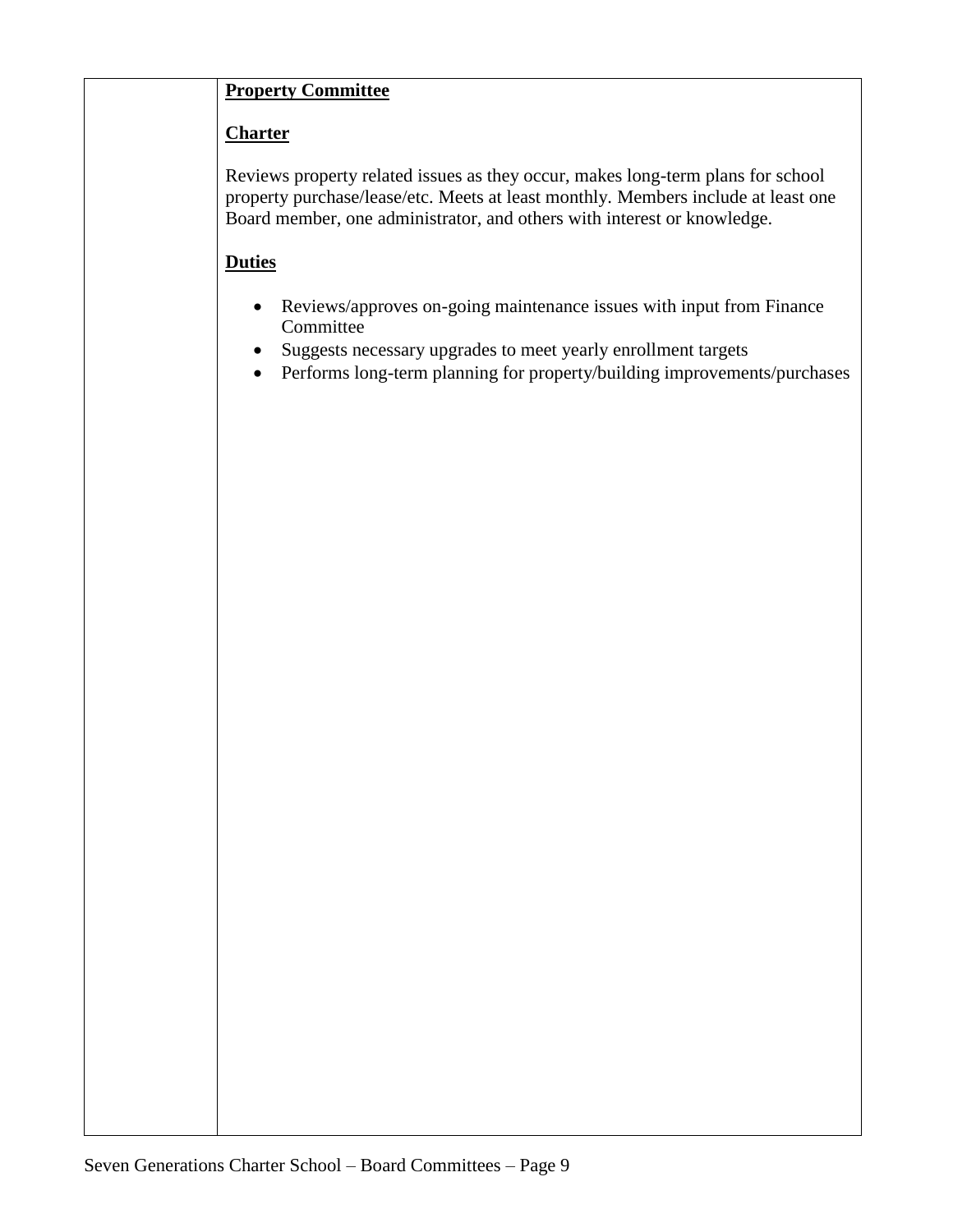## **School Performance Committee/Strategic Planning Committee**

## **Charter**

The overall responsibilities of this committee are outlined in Section I 4C of the SGCS Charter. Members will include: School Administrator, Reading or Math Specialist, Curriculum Director, up to 3 parents, up to three teachers, 2 members of the Board.

# **Duties**

The SPC will:

- Identify and promote those measures and assessments that are appropriate to district, state, and national standards.
- Evaluate and recommend those additional measures and assessments that may be appropriate to the school. These will not include those specific assessments used by classroom teachers to assess student performance on course related materials.
- Establish an assessment timetable that includes the time necessary for preparation, actual dates of assessment administration, and the dates by which results will be available to the school.
- Recommend language for policies to the Board on teacher and staff roles in the administration of the assessments.
- Establish a specific timetable for the consideration and evaluation of assessment results.
- Conduct a timely community-wide discussion of assessment results and solicit input on their possible ramifications in the Annual Accountability Report.
- Develop a set of proposed recommendations that may include reforms and/or revisions.

The SPC will also be responsible for administering the annual survey. The survey will be self-designed. Surveys will assess stakeholders' views on the following key elements related to the mission and vision of the school:

- school leadership
- instructional staff
- educational program
- school safety and climate.

Qualitative and quantitative data from these surveys will be published in the school's annual accountability report.

An additional school assessment process SGCS will use is the formalized program evaluation structure offered through the SEER organization for schools seeking "EIC Model School" certification. This assessment framework includes a series of instruments and techniques that will allow SGCS staff to conduct both formative and summative evaluations of students' progress and the effectiveness of the EIC Model curriculum at meeting the ATP targets. The Concerns-Based Adoption Model (CBAM), which was developed by SEER, will be used by SGCS as a